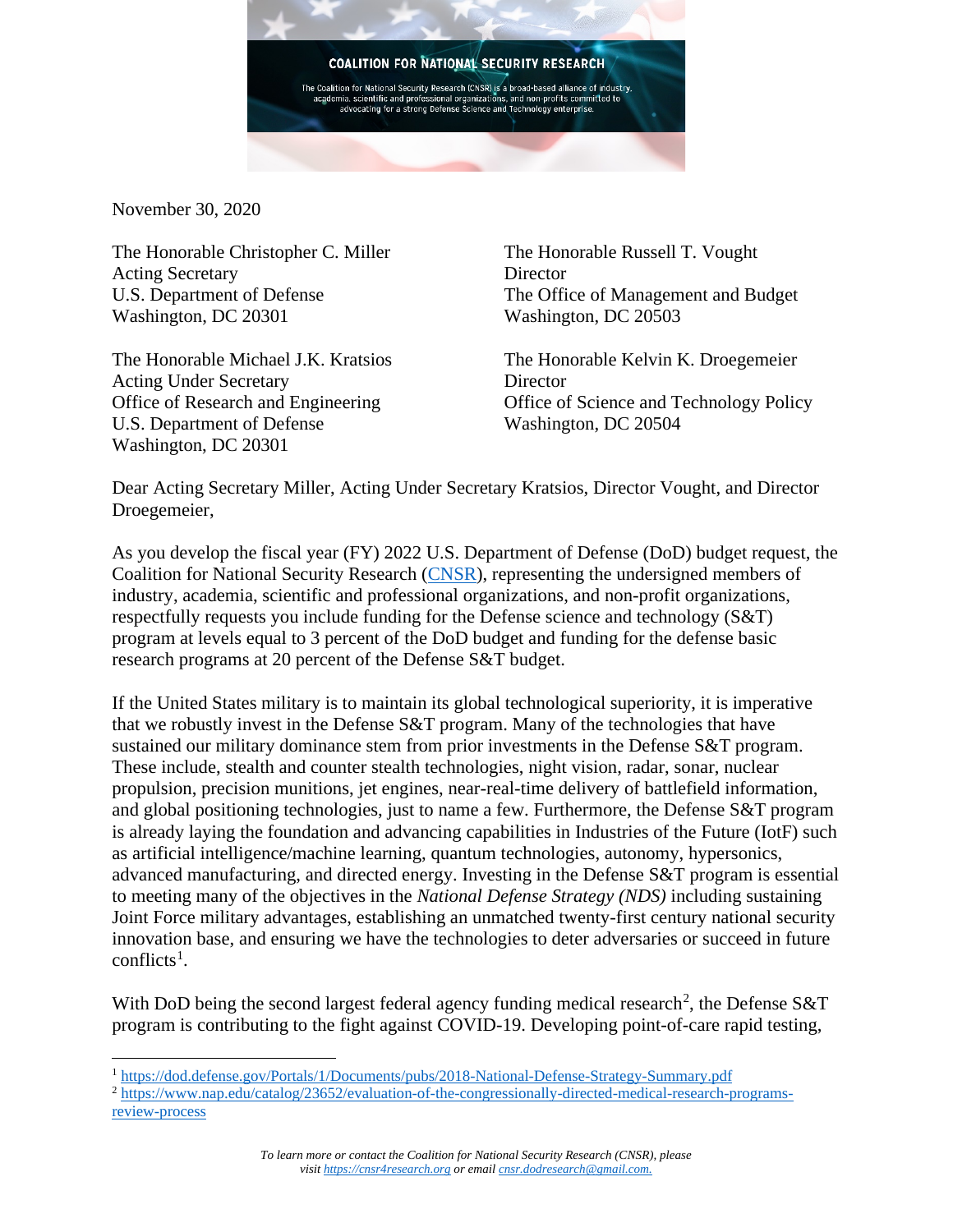3D printing personal protective gear, predicting pandemic trends, supporting decision-making about interventions, and understanding the national security implications of the COVID-19 crisis all stem from capabilities developed by investments in the Defense S&T program, including the defense basic research programs<sup>[3](#page-1-0)</sup>. These efforts are consistent with the FY 2022 Administration Research and Development Budget Priorities, specifically the first priority of strengthening American public health security and innovation<sup>[4](#page-1-1)</sup>. Additional investment can further enable scientific research to safeguard the health and quality of life of individuals, families, and communities, which is the top priority for the Administration<sup>[5](#page-1-2)</sup>.

The United States is at a critical crossroads in terms of global S&T leadership and national security. China is likely to become the world's leader in research and development (R&D) investment soon<sup>[6](#page-1-3)</sup>. From 2010 to 2017, United States federal investment in R&D fell nearly 15 percent while China's R&D investment increased by nearly 13 percent<sup>[7](#page-1-4)</sup>. Using a simple inflation calculation, funding for Defense S&T provided in the enacted FY 2020 Defense Appropriations bill is nearly \$1.5 billion below levels appropriated in FY 2005. As noted by the Defense Science Board (DSB), inadequate levels of Defense S&T funding could threaten U.S. military dominance and leadership in the future<sup>[8](#page-1-5)</sup>. The decline in  $R&D$  is particularly concerning considering that China now has the world's largest Army and Navy, and the third largest Air Force<sup>[9](#page-1-6)</sup>. Innovation will be key to maintaining our global military superiority.

In an effort to reverse declining R&D investment trends and support the innovative scientific research needed to ensure global S&T leadership, CNSR joins the DSB<sup>10</sup>, bipartisan House Armed Services Committee Future of Defense Task Force<sup>[11](#page-1-8)</sup>, National Academies<sup>[12](#page-1-9)</sup> and Council on Competitiveness<sup>[13](#page-1-10)</sup> to urge that the *Defense S&T budget request comprise 3 percent of the overall DoD budget request.* Additionally, CNSR urges that the *defense basic research budget request comprise at least 20 percent of the Defense S&T budget, as recommended by the* National Academies<sup>[14](#page-1-11)</sup> and Council on Competitiveness<sup>[15](#page-1-12)</sup>. We also note that the DSB encouraged one-third of the Defense S&T budget be dedicated to revolutionary research such as the defense basic research programs<sup>16</sup>.

Thank you for consideration of our views. If we can be of any assistance, please do not hesitate to contact us.

<span id="page-1-0"></span><sup>3</sup> <https://basicresearch.defense.gov/COVID-19/Basic-Researchers-on-COVID-19/>

<span id="page-1-1"></span><sup>4</sup> <https://www.whitehouse.gov/wp-content/uploads/2020/08/M-20-29.pdf>

<span id="page-1-2"></span> $<sup>5</sup>$  Ibid</sup>

<span id="page-1-3"></span><sup>6</sup> [https://www.nsf.gov/news/news\\_summ.jsp?cntn\\_id=300508&WT.mc\\_id=USNSF\\_62&WT.mc\\_ev=click](https://www.nsf.gov/news/news_summ.jsp?cntn_id=300508&WT.mc_id=USNSF_62&WT.mc_ev=click)

<span id="page-1-4"></span><sup>7</sup> <https://ncses.nsf.gov/pubs/nsb20203>

<span id="page-1-5"></span><sup>8</sup> Ibid

<span id="page-1-6"></span><sup>9</sup> [https://media.defense.gov/2020/Sep/01/2002488689/-1/-1/1/2020-DOD-CHINA-MILITARY-POWER-REPORT-](https://media.defense.gov/2020/Sep/01/2002488689/-1/-1/1/2020-DOD-CHINA-MILITARY-POWER-REPORT-FINAL.PDF)[FINAL.PDF](https://media.defense.gov/2020/Sep/01/2002488689/-1/-1/1/2020-DOD-CHINA-MILITARY-POWER-REPORT-FINAL.PDF)

<span id="page-1-7"></span><sup>10</sup> <http://www.dtic.mil/dtic/tr/fulltext/u2/a403874.pdf>

<span id="page-1-8"></span><sup>11</sup> [https://armedservices.house.gov/\\_cache/files/2/6/26129500-d208-47ba-a9f7-](https://armedservices.house.gov/_cache/files/2/6/26129500-d208-47ba-a9f7-25a8f82828b0/6D5C75605DE8DDF0013712923B4388D7.future-of-defense-task-force-report.pdf)

[<sup>25</sup>a8f82828b0/6D5C75605DE8DDF0013712923B4388D7.future-of-defense-task-force-report.pdf](https://armedservices.house.gov/_cache/files/2/6/26129500-d208-47ba-a9f7-25a8f82828b0/6D5C75605DE8DDF0013712923B4388D7.future-of-defense-task-force-report.pdf)

<span id="page-1-9"></span><sup>&</sup>lt;sup>12</sup> <https://www.nap.edu/catalog/11463/rising-above-the-gathering-storm-energizing-and-employing-america-for><br><sup>13</sup> https://www.compete.org/reports/all/202

<span id="page-1-10"></span>

<span id="page-1-11"></span><sup>&</sup>lt;sup>14</sup> <https://www.nap.edu/catalog/11463/rising-above-the-gathering-storm-energizing-and-employing-america-for><br><sup>15</sup> https://www.compete.org/reports/all/202

<span id="page-1-12"></span>

<span id="page-1-13"></span> $16$  <http://www.dtic.mil/dtic/tr/fulltext/u2/a433761.pdf>